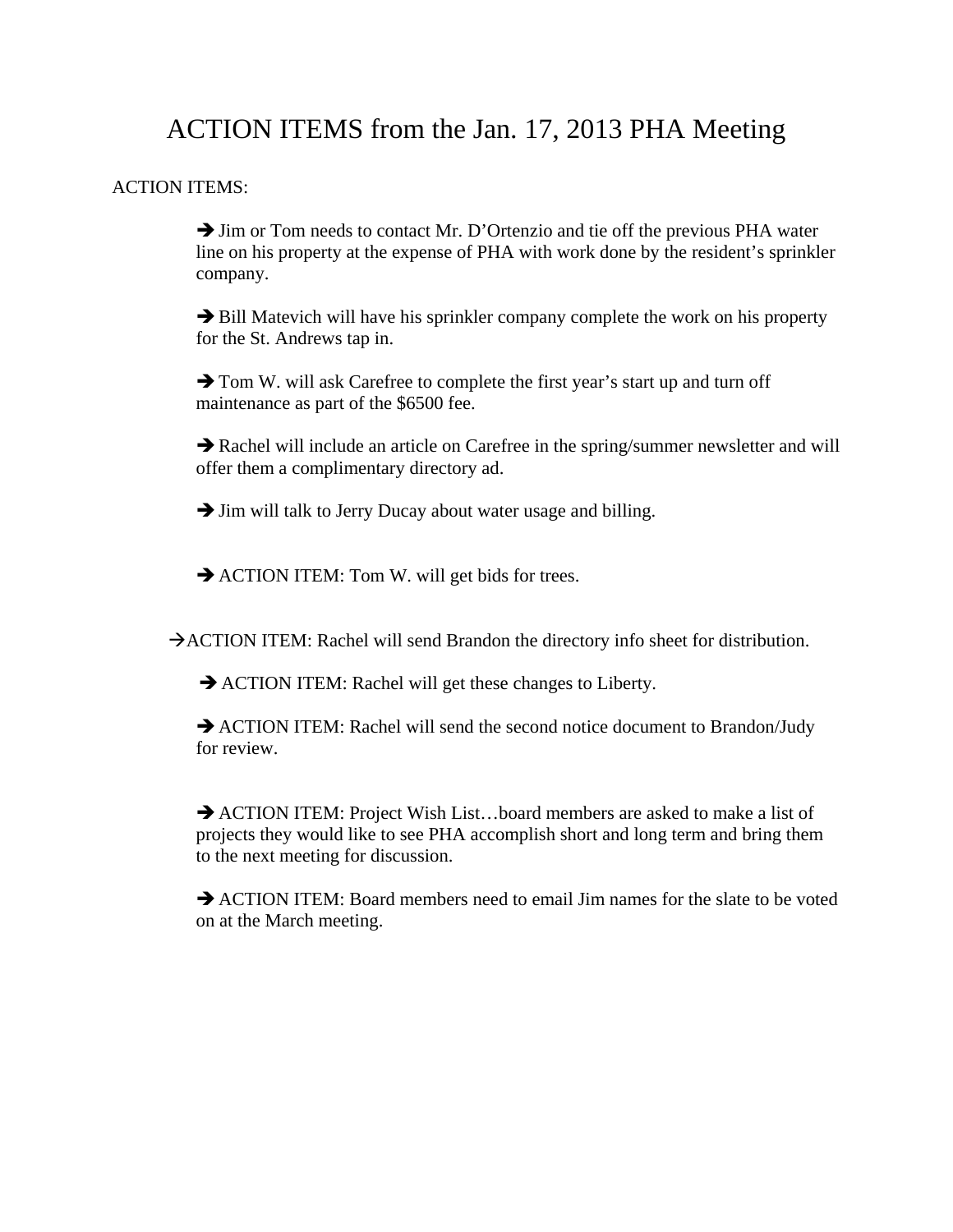## MINUTES OF THE PRESTWICK HOMEOWNERS ASSOCIATION MEETING

January 17, 2013

Present: Jim Nolting, Tom Kazmierczak, Judy Snider, Greg Bird, Tom Wiese, Brandon Palmer, Rachel Gilmore (recording secretary)

Absent: Tom Barz, Bill Matevich, Rich Misiorowski, Marc Steinman

The minutes from 12.12 were approved.

## **ENTRANCES**

1. Review of past action…In December the board approved installing sprinklers at Shetland, St. Andrews and Highland, including the tap in and connection. The sprinklers will be on battery timers. Tom W. will be present at the installation to learn how to change the batteries.

2. Discussion on sprinkler plan…two bids comprise the work package. One is from Mr. Moss, a plumber, to do the tap in for \$8100. The other is for Carefree to install the sprinklers and handle the start up and turn off maintenance for \$6500. The total project cost is \$14,600. Annual maintenance including the start up and turn off on the system will be \$140/month.

Discussion was held on board members handling some of the initial work, but the consensus was that the money was already allocated and the bids were in line with standard costs. The board appreciated the offer to save money but acknowledged that board members are very busy with work and family and it would be more efficient to contract for the full completion of the work.

Judy moved and Brandon seconded to approve the entrance sprinkler project at Shetland, St. Andrews and Highland for a total cost of \$14,600. The board approved.

Other ACTION ITEMS:

 $\rightarrow$  Jim or Tom needs to contact Mr. D'Ortenzio and tie off the previous PHA water line on his property at the expense of PHA with work done by the resident's sprinkler company.

 $\rightarrow$  Bill Matevich will have his sprinkler company complete the work on his property for the St. Andrews tap in.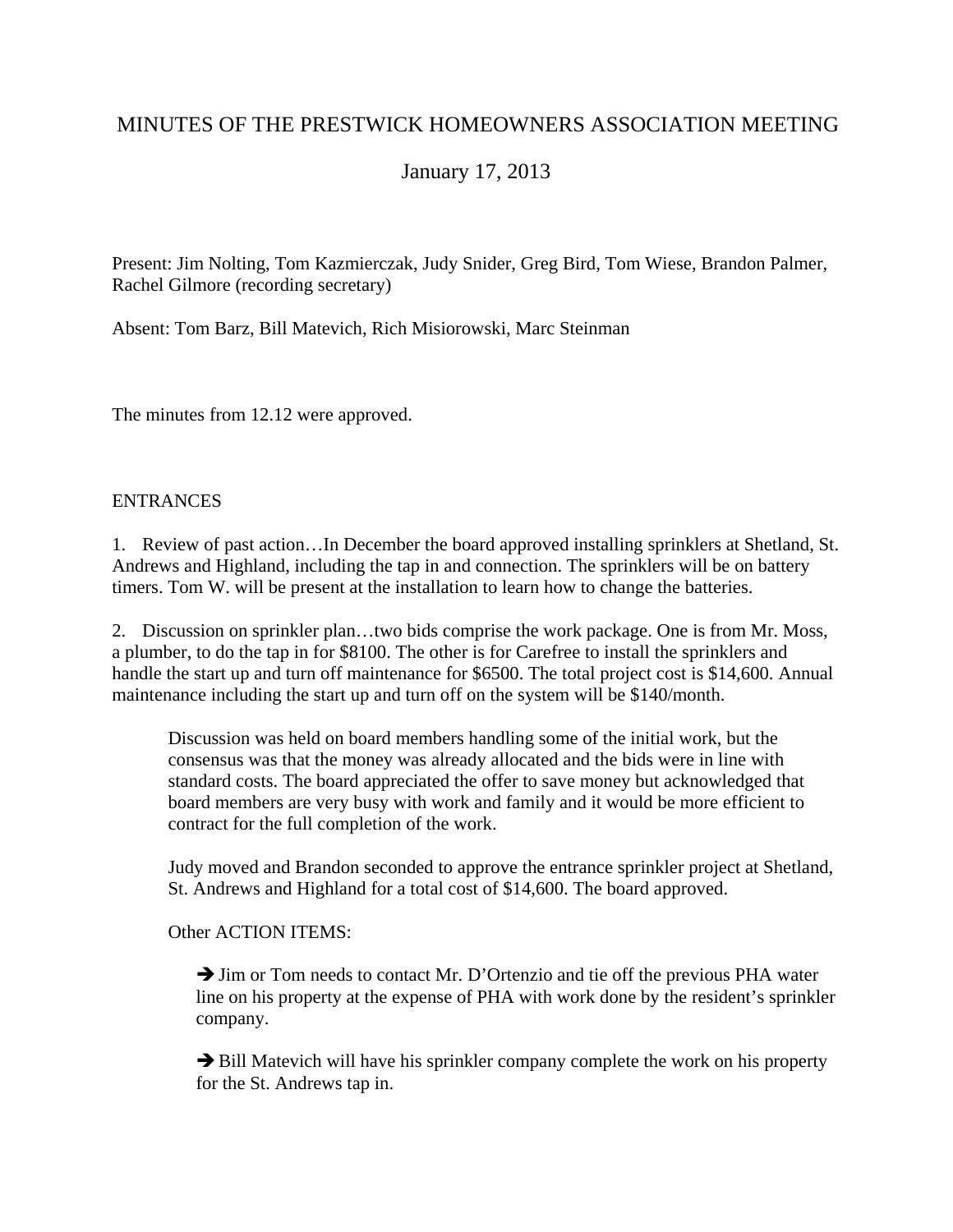$\rightarrow$  Tom W. will ask Carefree to complete the first year's start up and turn off maintenance as part of the \$6500 fee.

 $\rightarrow$  Rachel will include an article on Carefree in the spring/summer newsletter and will offer them a complimentary directory ad.

 $\rightarrow$  Jim will talk to Jerry Ducay about water usage and billing.

## 3. Entrance landscaping

a. Koreman bid. The board approved the bid in December. Discussion was held on the pay out plan. The board agreed the work should be paid for in 8 installments as related to 8 key service/installation bench marks in the contract.

b. Discussion was held on getting quotes to put in a spruce or pine in the Shetland entrance bed to equalize things with the other entrances since the fence came down and the neighbors removed all the brush. This will also provide some much-needed shade.

 $\rightarrow$  ACTION ITEM: Tom W. will get bids for trees.

## 4. Emerald Ash Borer

a. Homer Tree Service is handling the treating and/or removal of ash trees for the Village. Jim got several bids (including from Homer) and the board agreed to go with Stumps (the lowest bidder but well known in the area), for the Prestwick group pricing program for tree treatment/removal.

b. Brandon and Judy mentioned the ash program in their membership letter and their Why Join the PHA newsletter article. The PHA is not offering group pricing for tree replacement at this time.

c. Jim has asked Stumps to prepare an article on Emerald Ash Borers and the treatment/removal program for the newsletter.

d. The basic process is that PHA has negotiated a group price. Interested PHA members can contact Stumps for a free evaluation and estimate. Stumps will then schedule the work at their discretion. Residents must take advantage of the program by a set date.

e. The cost for Stumps to remove a tree was \$20/diameter inch in the front yard and \$24/diameter inch in the back yard whereas Homer was \$28 and \$38 and over \$100 for the grinding of each stump.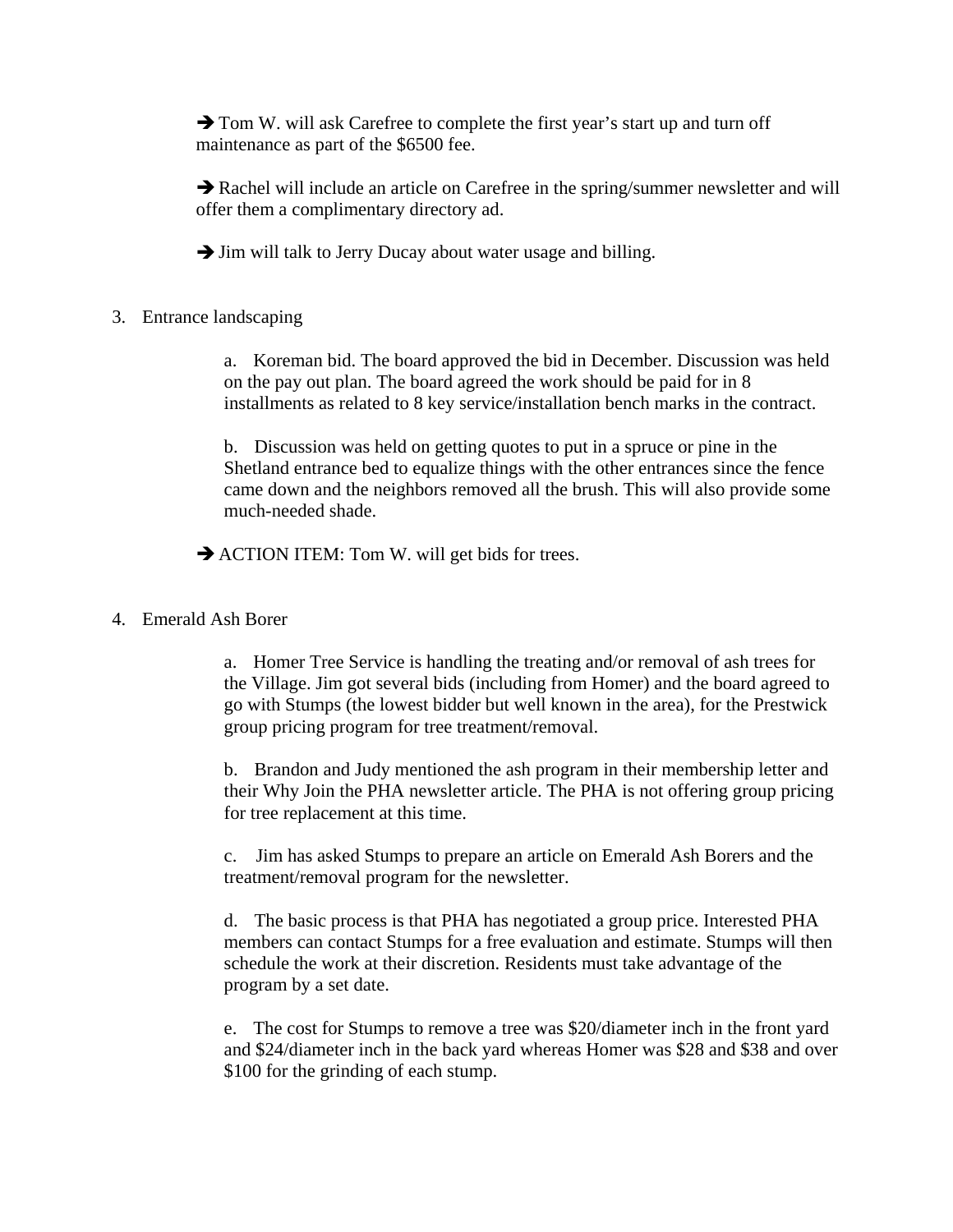## MEMBERSHIP

1. New Members include:

a. Greg and Lori Aune (check #553 for \$100 for 2013 dues given to Tom K. at meeting)

- b. Brian Knopp
- c. Matt and Renata Sebuck
- d. Ed and Sandi Lazarro
- e. Traci and Scott Rosenwinkel
- 2. Brandon said his building (7319 Colony) will rejoin under the blanket condo membership.

 $\rightarrow$  ACTION ITEM: Rachel will send Brandon the directory info sheet for distribution.

3. Changes to the membership and ad space letter were discussed.

 $\rightarrow$  ACTION ITEM: Rachel will get these changes to Liberty.

 $\rightarrow$  ACTION ITEM: Rachel will send the second notice document to Brandon/Judy for review.

4. The board discussed making phone calls and/or visiting neighbors door to door for those who still have not joined after the  $2<sup>nd</sup>$  mailing.

ARC

No report.

## FINANCES

Tom reported that the PHA accounts are very healthy. The cash for the sprinkler work is available, having been budgeted for previously. In addition, PHA still has a solid reserve. The 2013 budget was reviewed and approved.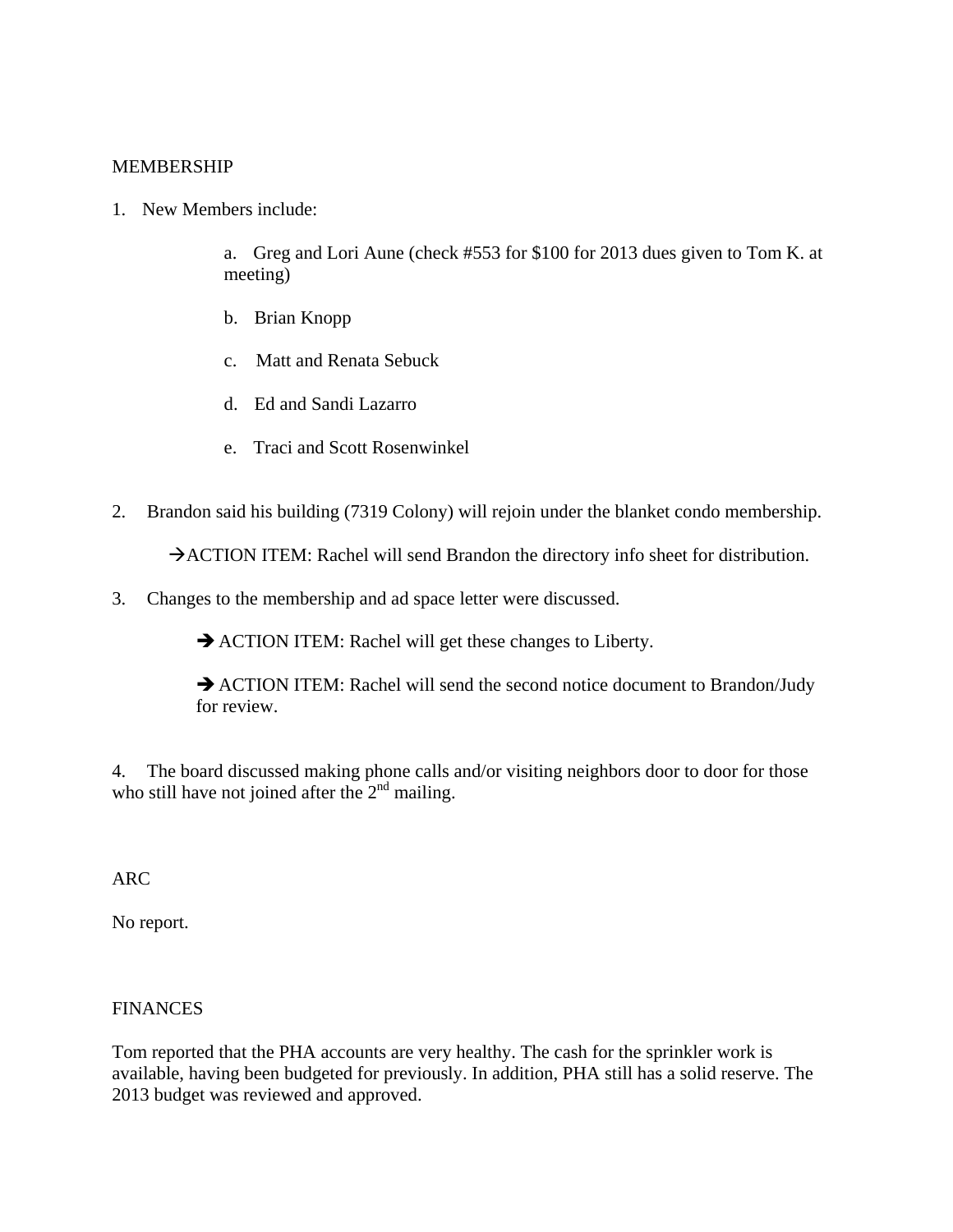Jim reported that Tom Barz was able to secure a new directors insurance policy for the board after State Farm significantly raised its rates at the end of the year. Thank you to Tom for getting that finalized.

## SOCIAL

The board reviewed the summary result of the social survey. Overall, the residents would like to see the  $4<sup>th</sup>$  of July fireworks continue, in addition to possibly adding events at the Club which they could attend under a PHA group rate along with a fall bonfire event or a cooking demo with a local chef.

Jim has asked Joey Buck to check with PCC about combined events. Greg will also follow up.

#### **SECURITY**

No report.

#### WEB SITE

Rachel got another set of minutes and newsletters to Travis, and they have been uploaded. His staff is waiting for the winter newsletter and this set of minutes, as well.

#### GOVERNMENTAL

1. The board agreed PHA needs to itemize and prioritize village issues as they relate to Prestwick. Currently, the following are items to include on the list:

a. Sauk Trail water tie in

b. Evacuation plan in case of a CN train derailment (board members asked if this wasn't already part of the initial purchase agreement)

c. Dam integrity

## 2. Covenant compliance

a. The board discussed how best to get residents to comply with the covenants. Members agreed another reminder in the newsletter would be helpful.